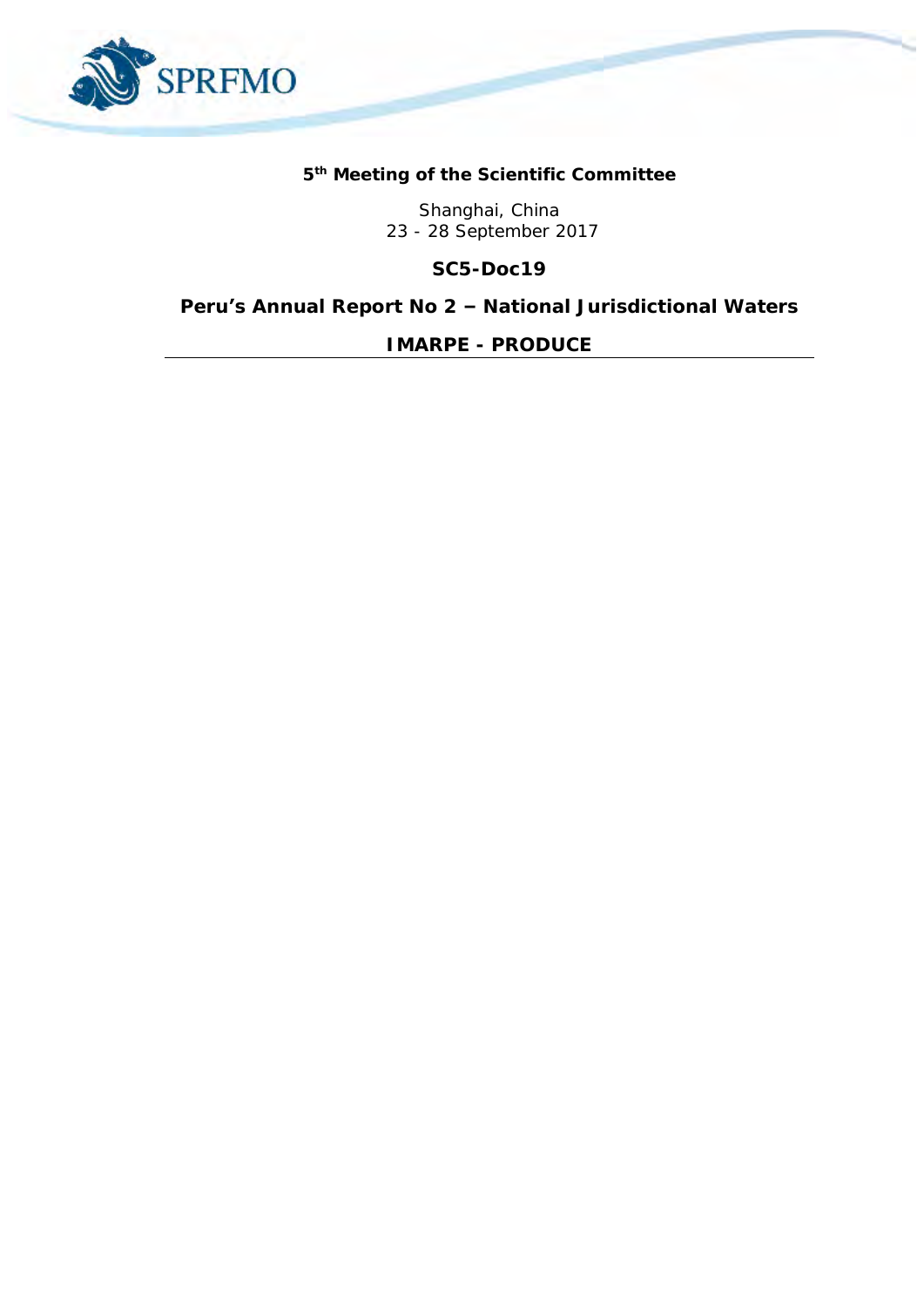



## **South Pacific Regional Fisheries Management Organisation 5th Meeting of the Scientific Committee Shanghai, China, 23 - 28 September 2017**

**Peru National Report N<sup>o</sup> 2** 

## **NATIONAL REPORT ON THE SITUATION OF THE PERUVIAN STOCK OF JACK MACKEREL (FAR-NORTH STOCK) AND THE PERUVIAN FISHERY IN NATIONAL JURISDICTIONAL WATERS**

**by** 

# **IMARPE - PRODUCE**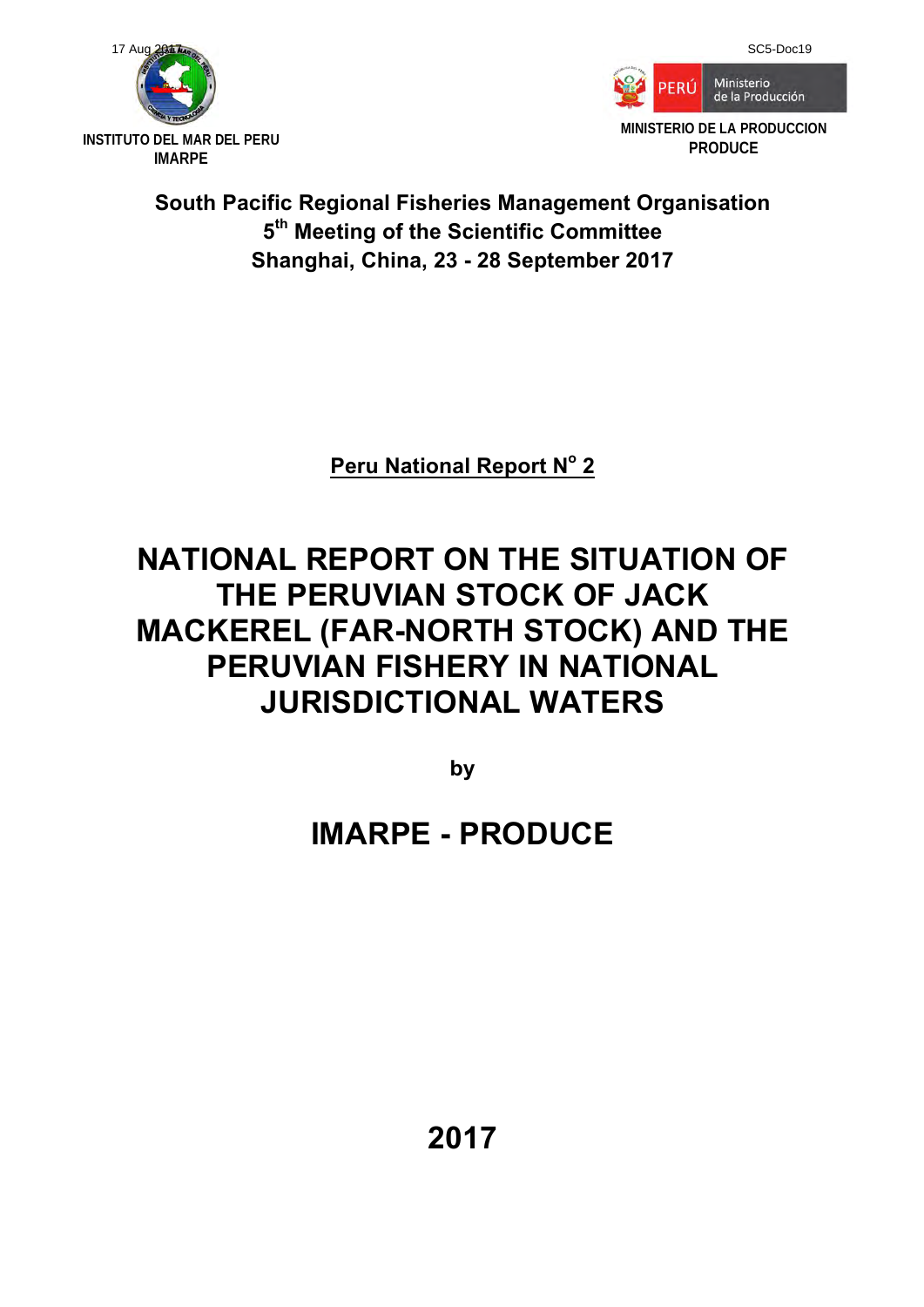#### **SUMMARY**

This report updates information on the biology and fishery of jack mackerel (*Trachurus murphyi*) in Peru presented in previous SPRFMO Scientific Committee meeting reports. During 2014, 2015, 2016 and the first part of 2017 the Peruvian coastal areas have been affected by warmer than normal conditions typical of a weak El Niño during 2014, a strong El Niño during 2015 and 2016, and a moderate coastal El Niño in early 2017. With these warmer than normal environmental conditions the front usually formed by the mixed layer of warm Subtropical Surface Waters and Cold Coastal Waters almost disappeared and moved closer to the coast, disrupting what is known to be the preferred habitat of jack mackerel off Peru. This contributed to low observed abundance and low catches of jack mackerel in 2014 and particularly in 2015, 2016 and the first part of 2017. During these years jack mackerel concentrations were mostly found in coastal areas, within 20 nm and sometimes within 10 nm from the coast, within reach of the artisanal and small scale fleets but outside of the usual fishing grounds of the industrial purse seine fleet. In December 2016 the Peruvian Institute of Marine Research (IMARPE) updated the available 2016 jack mackerel assessment made for the Peruvian (far-north) stock during the SC-04 to estimate a TAC for 2017, using the same latest version of the JJM model. This resulted in an estimated TAC of 107 000 t and an  $F_{2017} = 0.045$  with an estimated risk of 15.5% that the biomass projected to January  $1<sup>st</sup>$  2018 will be lower than that estimated for January 2017.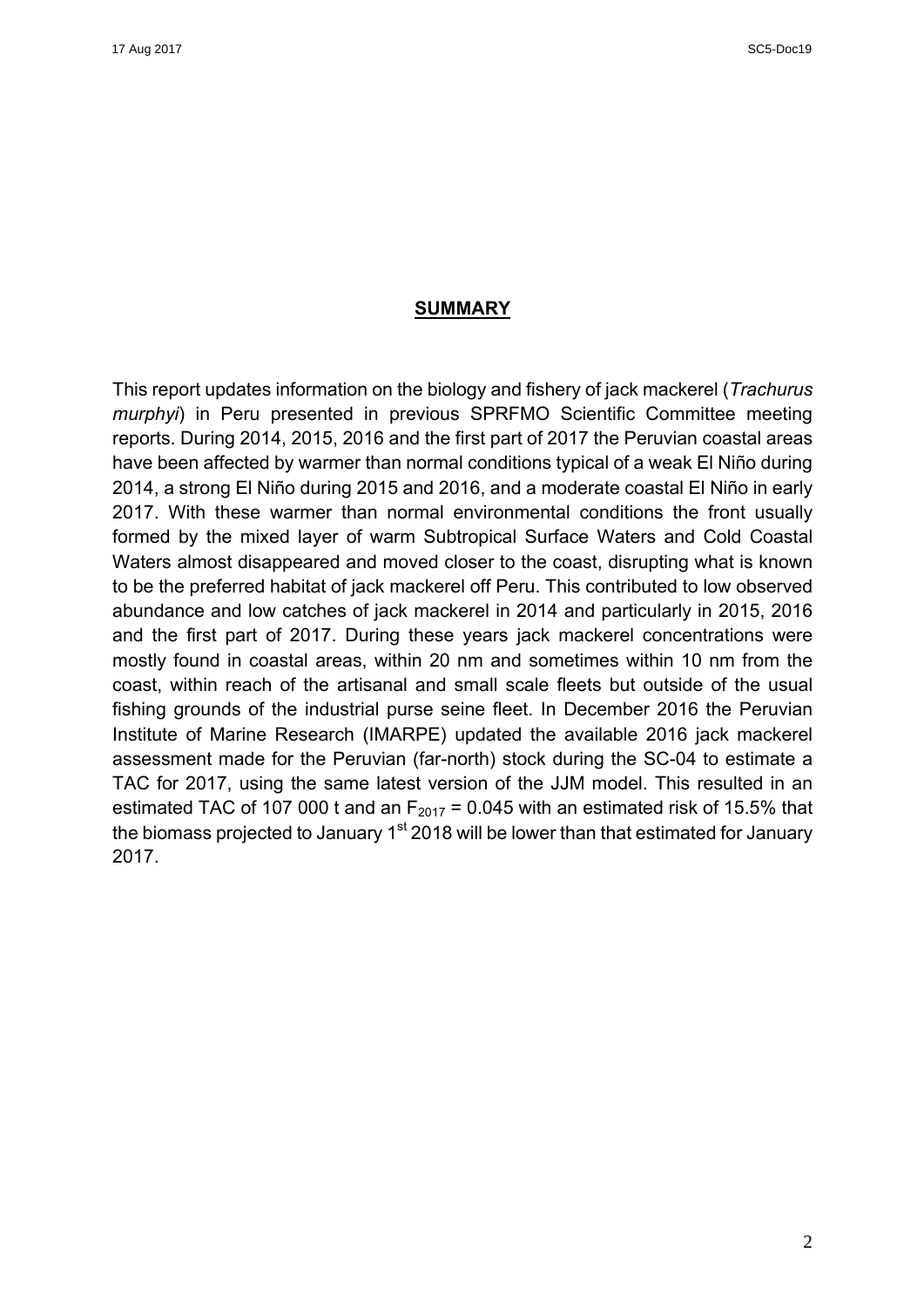### **INDEX**

- **1. INTRODUCTION**
- **2. THE MARINE ENVIRONMENT**
- **3. CHARACTERIZATION OF THE STOCK** 
	- **3.1. Spatial distribution**
	- **3.2. Age and growth**
	- **3.3. Reproductive aspects**
	- **3.4. Trophic relationships**
- **4. DESCRIPTION OF THE FISHERY** 
	- **4.1. Catch trends**
	- **4.2. Size structure**
- **5. STOCK ASSESSMENT** 
	- **5.1. 2016 assessment and 2017 TAC**
	- **5.2. 2017 assessment**
		- *5.2.1. Updated information used in the 2017 assessment*
		- *5.2.2. Joint Jack mackerel Model (JJM)*
- **6. BIBLIOGRAPHIC REFERENCES**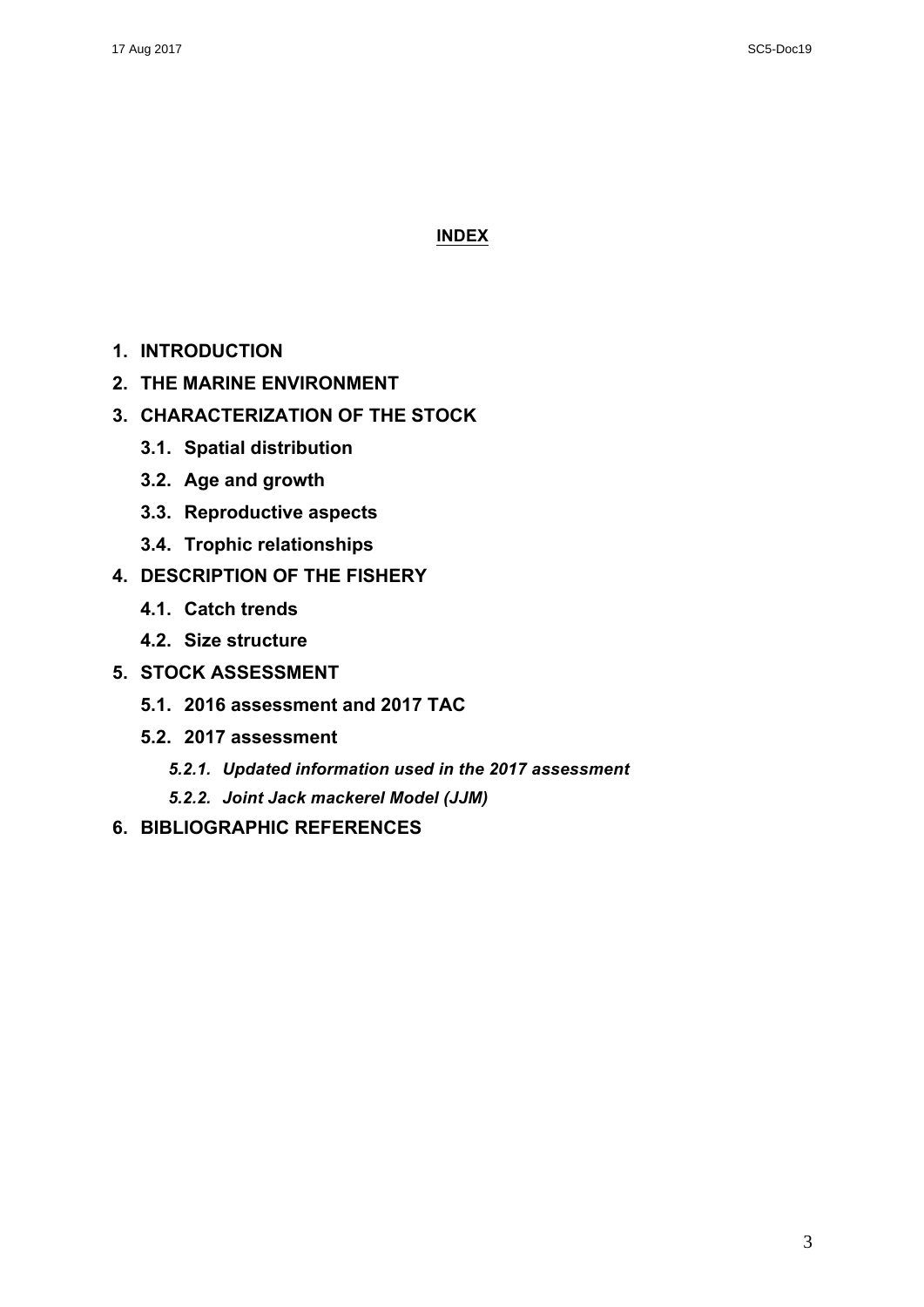## **1. INTRODUCTION**

This report updates information provided by the Peruvian delegation during earlier meetings of the SPRFMO Science Working Group and the SPRFMO Scientific Committee (IMARPE-PRODUCE 2012, 2012a, 2013, 2014, 2015, 2016; Csirke *et al*. 2013).

Warmer than normal conditions have dominated the marine environment off Peru since 2014. There was a weak El Niño in mid 2014, a strong El Niño during 2015 and the first half of 2016, and a moderate coastal El Niño from December 2016 to May 2017. As explained below, these warmer than normal environmental conditions contributed to the low observed abundance indexes and low catches of jack mackerel (*Trachurus murphyi*) in Peruvian jurisdictional waters in 2014 and particularly in 2015, 2016 and so far, the first part of 2017.

## **2. THE MARINE ENVIRONMENT**

A weak El Niño developed off the Peruvian coast during 2014 and after a short period of close to normal environmental conditions a strong El Niño developed from April 2015 to April 2016. This was followed by a short period of warm but close to neutral conditions and an unexpected warming described as a coastal El Niño from late December 2016 to May 2017. This sequence of events and the difference between the more regional 2014 and 2015-2016 El Niños and the 2017 coastal El Niño are described by: the monthly thermal anomalies (°C) based on the Coastal Index of El Niño (ICEN) in the El Niño 1+2 region (Figure 1); the equivalent but more coastal index



Figure 1.- Coastal Index of El Niño (ICEN) in the El Niño 1+2 region, by month, from January 1950 to June 2017. Calculated as the 3-month moving average of the anomalies of the sea surface temperature in the Niño 1+2 region, referred to a 30-year (1981-2010) monthly mean pattern. El Niño conditions are highlighted in red and La Niña conditions are highlighted in blue (data source: NOAA ERSST - ICEN)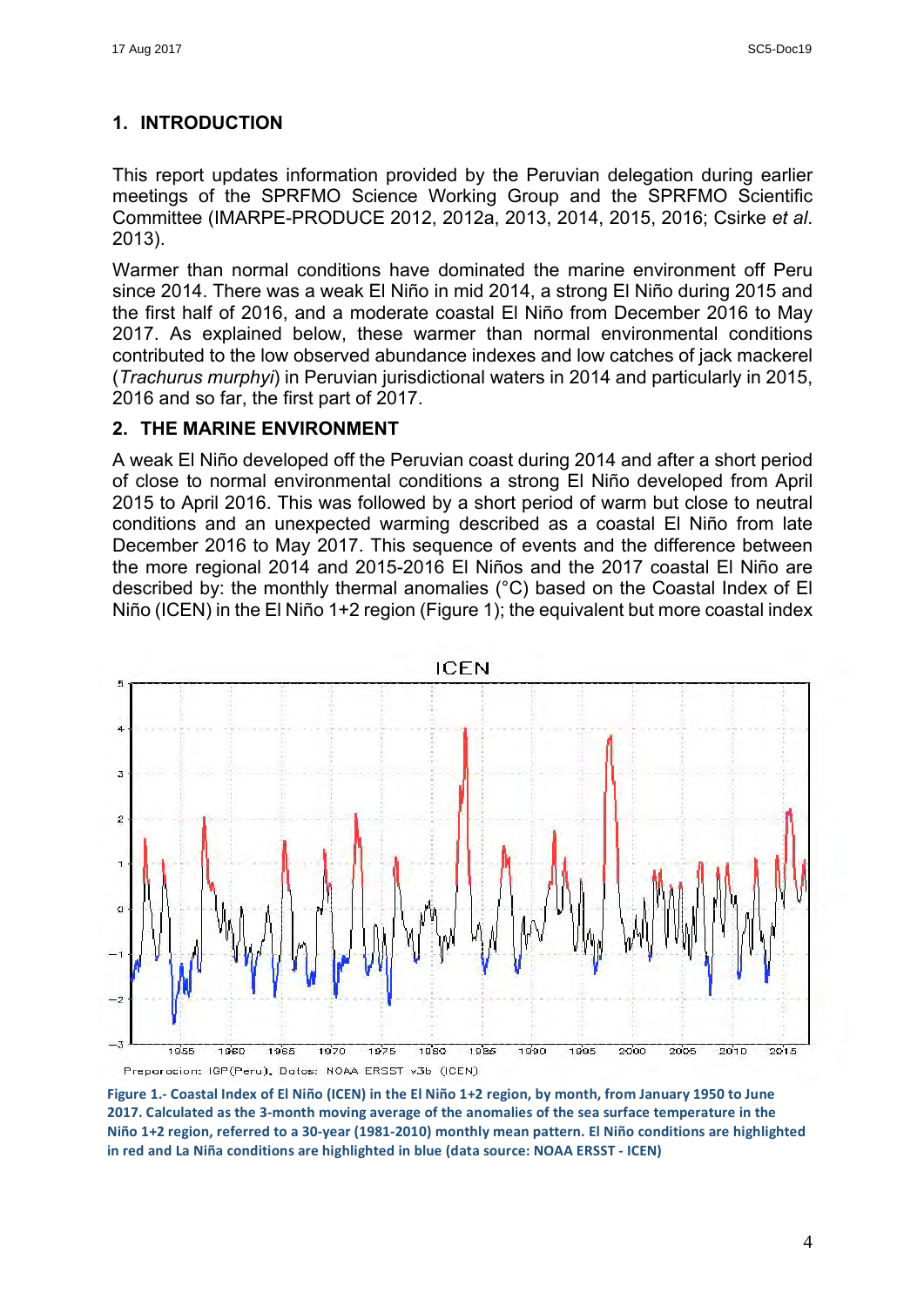

Figure 2.- Sea Surface Temperature Anomalies (SSTA, in °C) from IMARPE´s coastal laboratories and stations, by latitude along the entire Peruvian coast, years 1976–2017 (until June 2017) (data source: IMARPE)

developed by IMARPE on the basis of its own sea surface temperature records provided by its network of coastal laboratories and marine stations along the whole Peruvian coast (Figure 2); and, the more detailed data on sea surface temperature (SST) and sea surface salinity (SSS) during a selected 2-month period (March-April 2017) along the Peruvian coast, which follow.

As can be noted from the two indices in Figures 1 and 2, the 2014 El Niño was a weak one, while the 2015-16 El Niño is described as a strong one, following in strength the latest two very strong El Niños of 1982-1983 and 1997-1998. The 1982-1983 and 1997-1998 El Niños had stronger and longer lasting effects along the whole Peruvian coast, while the 2015-2016 El Niño was shorter and even if its effects were also noted along the whole Peruvian coast its strongest effects were felt north of Callao (12°02'S). It is noteworthy that, although it may not be evident from the ICEN or the more coastal IMARPE indices in Figures 1 and 2, the moderate 2017 coastal El Niño had much stronger short-term effects in coastal marine and inland areas north of Callao than the strong 2015-2016 El Niño.

During the strong 2015-2016 El Niño, the positive anomalies of the sea surface temperature (SSTA) in the Niño 1+2 region were noticeable since May 2015 and remain consistently above +0.5°C throughout April 2016, with a maximum SSTA of +2.8°C in July 2015 and values above +2.2 throughout the end of 2015. The anomalies then declined rapidly between January and April 2016, tending to stabilize at positive but more neutral values below +0.5 °C between May and November 2016. Then the SSTA in the Niño 1+2 region increased rapidly during the development of the moderate 2017 coastal El Niño, reaching a maximum monthly anomaly of +1.9°C in March 2017, declining to +0.8 by May 2017 (Figure 3, top panel).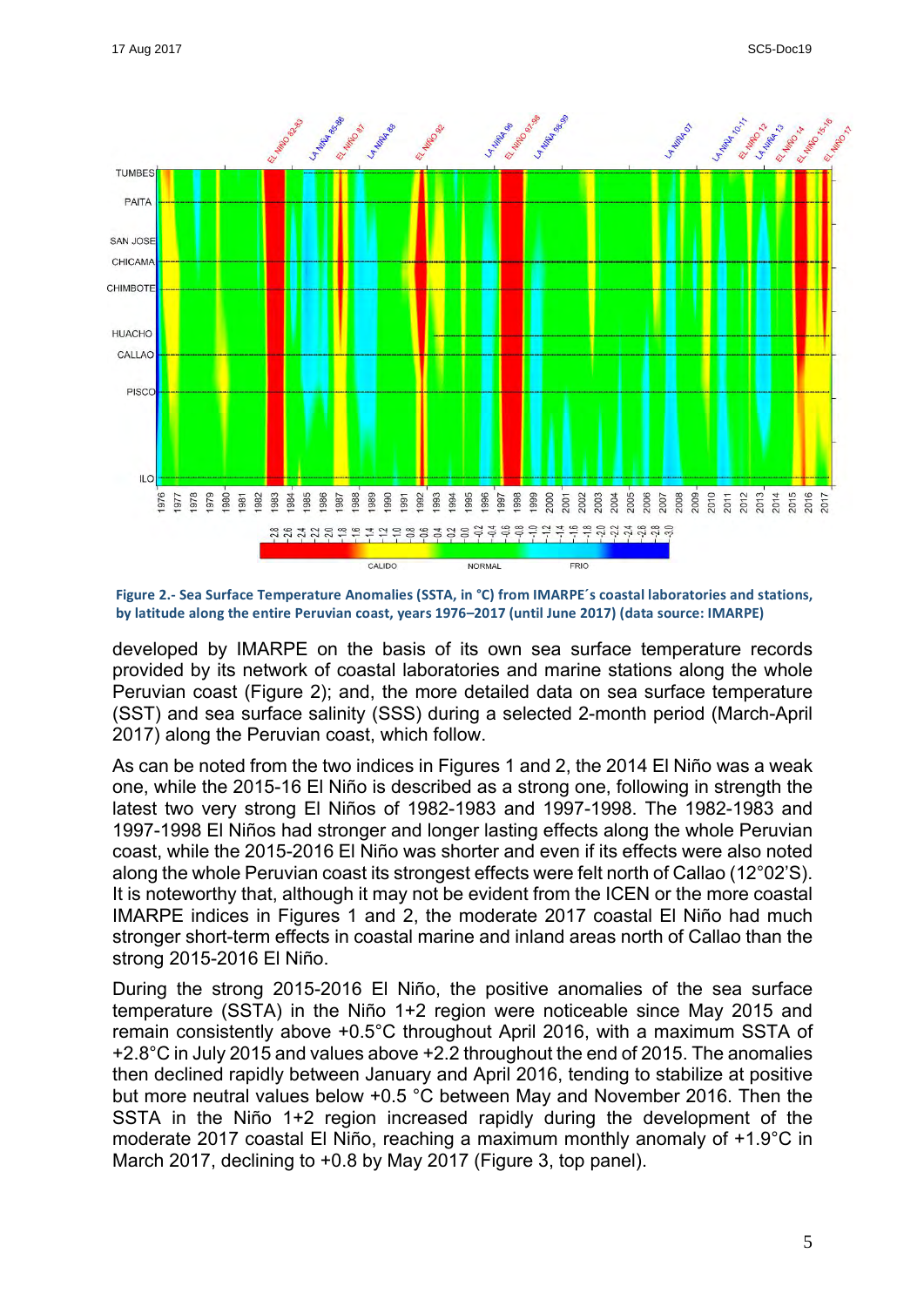

| <b>YEAR</b> | <b>MONTH</b> | <b>SSTA</b><br><b>Region</b><br>$1+2$ | <b>IMARPE</b><br>Labcos<br><b>Index</b> |
|-------------|--------------|---------------------------------------|-----------------------------------------|
| 2017        | January      | 1.23                                  | 0.72                                    |
| 2017        | February     | 1.62                                  | 2.29                                    |
| 2017        | <b>March</b> | 1.89                                  | 2.64                                    |
| 2017        | April        | 0.93                                  | 1.24                                    |
| 2017        | May          | 0.78                                  | 0.85                                    |

Figure 3.- Mean monthly sea surface temperature anomalies (SSTA, in °C) in the coastal Niño 1+2 region **(SSTA Niño 1+2 region - top panel) and along the Peruvian coastline (LABCOS index - bottom panel) from** January 2015 to March 2017, with detailed monthly values for January-May 2017 (right table)

During the same period, the more coastal index (LABCOS index) based on the IMARPE records from its own coastal laboratories and marine stations describe the more coastal evolution of these two El Niño (Figure 3, bottom panel). Positive SSTA values are also noticeable in the coastal (LABCOS) index since May 2015, reaching a maximum of +2.5°C in June 2015, to decline to +1.2°C in September 2015 and increase again peaking at +2.0°C by January 2016. Declining with the end of the 2015- 2016 El Niño to more neutral values below +0.5°C from June throughout December 2016. The SSTA then increased rapidly with the development of the 2017 coastal El Niño in January 2017, reaching a maximum value of +2.6°C in March 2017, to then decline to +0.8°C in May 2017.

The comparison of the two SSTA series in Figure 3 clearly shows that during the strong 2015-16 El Niño, the anomalies in the Niño 1+2 region were consistently higher than along the Peruvian coast; while during the moderate 2017 coastal El Niño, the SSTA along the Peruvian coastline were higher, with a maximum of +2.6 in March 2017. This is consistent with how the effects of these two El Niño were perceived coastal marine and inland areas north of Callao.

Between March and April 2017, the SST measurements made by IMARPE's Pelagic Resources Assessment Survey 1703-04 off the Peruvian coast varied from 16.1 to 27.9°C, with values higher than 27°C as close as 30nm between Salaverry (8°13'S) and Casma (9°28'S). SST values lower than 20°C associated with upwelling processes were located in coastal areas within 15 nm from the coast between Bahía Independencia (14°14'S) and Atico (16°13'S) and off Morro Sama (18°00'S) (Figure 4, left panel). The thermal distribution showed a predominance of warm conditions to the north of Punta Caballas (14°56'S), with SSTA of up to +6°C off Chimbote (09°04'S) and with SSTA higher than +3°C very close to the coast between 8°S and 11°S and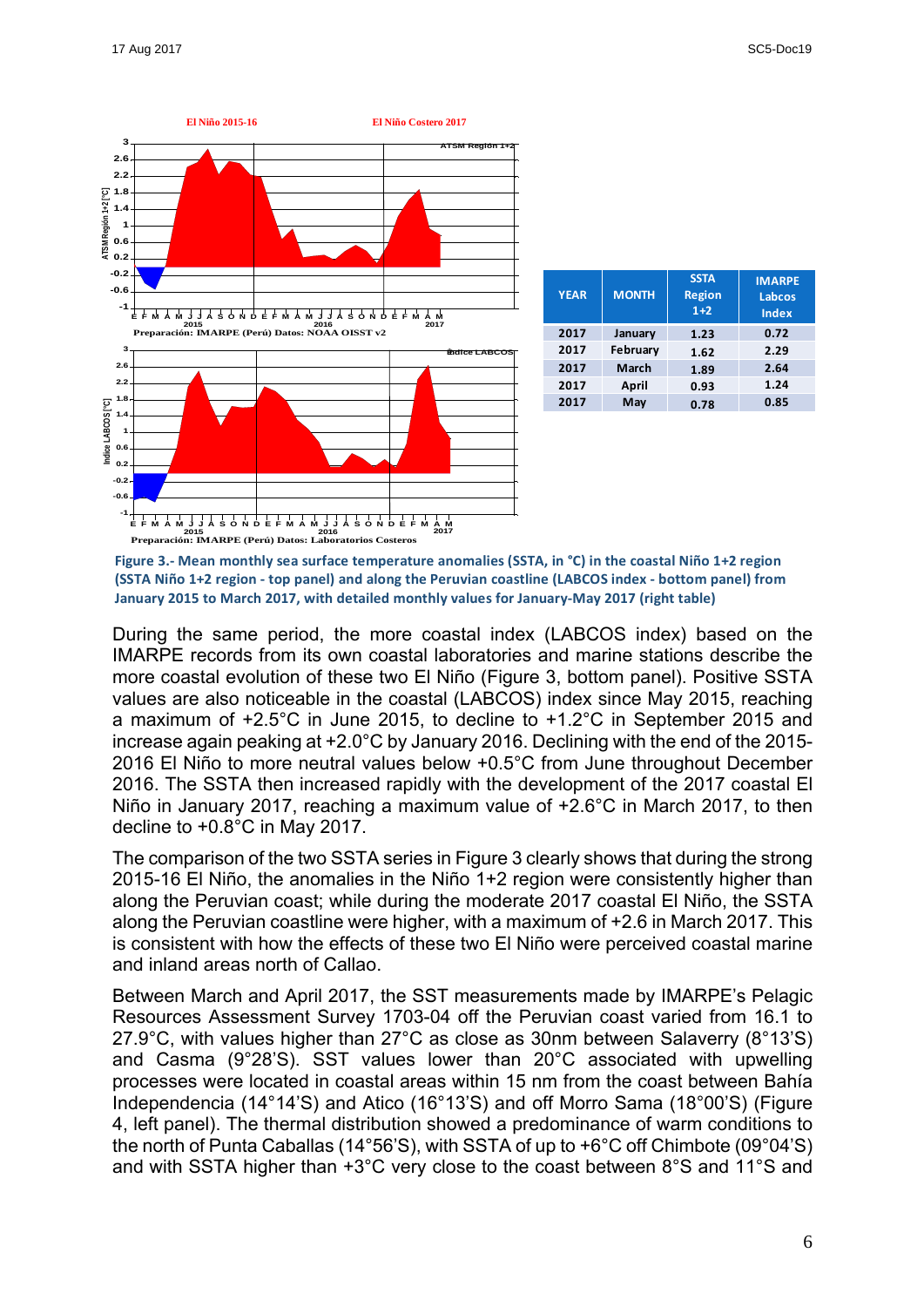

Figure 4.- Distribution of the sea surface temperature (SST, in °C, left panel) and sea surface temperature anomalies (SSTA, in °C, right panel) during March and April 2017, as measured by IMARPE's Pelagic **Resources Assessment Survey Cr. 1703-04**

between 13°S and 15°S, and farther than 30 nm from the coast south of 15°S. With negative anomalies to the south of 16°S, were there was a coastal area with negative SSTA as low as -2°C off Atico (16°13'S) (Figure 4, right panel).

The spatial distribution of the sea surface salinity (SSS) (Figure 5, left panel) in relation to the SST during March-April 2017 indicate the presence of Tropical Surface Waters (TSW/ATS) north of Talara (4°35'S), Equatorial Surface Waters (ESW/AES) unusually



Figure 5.- Distribution of the sea surface salinity (SSS, in UPS, left panel) and the anomaly of the sea surface salinity (SSSA, in UPS, right panel) during March and April 2017, as measured by IMARPE's **Pelagic Resources Assessment Survey Cr. 1703-04**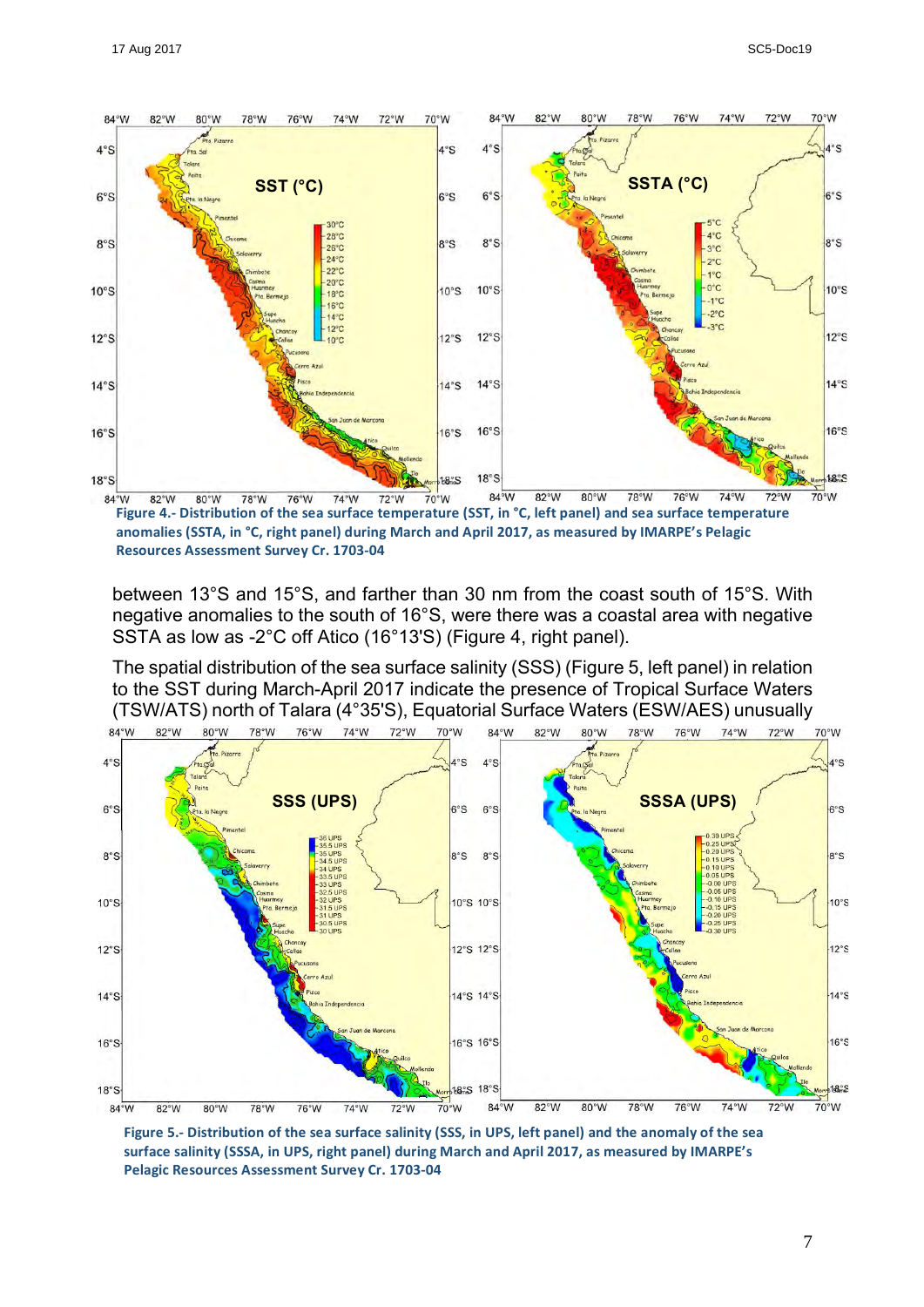displaced as far south as Chimbote (09°04'S) and Subtropical Surface Waters (SSW/ASS) to the south of Chimbote, getting very close to the coast at 10°S and 15°30'S. The Cold Coastal Waters (CCW/ACF) were restricted to a narrow area to the south of 16°S, of no more than 30mn from the coast.

On the other hand, the mixing processes in the coastal zones were noticeable due to the augmented river discharges associated with the increased precipitation caused by the 2017 coastal El Niño, and to the interaction between ESW/AES and SSW/ASS in the northern zone and between the SSW/ASS and CCW/ACF in the south-central zone. The positive anomalies of the sea surface salinity (SSSA) covered around 80% of the surveyed area during March-April 2017 (Figure 5, right panel), mostly due to the presence of SSW/ASS, while negative anomalies were associated with the presence of ESW/AES and were located mainly to the north of Chimbote, between Callao and Pisco and off Atico, in coastal areas with a high discharge of fresh water from the continent.

## **3. CHARACTERIZATION OF THE STOCK**

This section provides a brief update on the main biological and behavioral observations reported in last year's report (IMARPE-PRODUCE 2016).

## **3.1. Spatial distribution**

The warmer environmental conditions that have prevailed along the Peruvian coast due to the weak to moderate 2014 El Niño, the strong 2015-2016 El Niño and the moderate coastal 2017 El Niño has caused a more or less persistent displacement and possibly a dispersion of the jack mackerel concentrations. During 2014 and particularly during 2015, 2016 and up until the first part of 2017, jack mackerel concentrations of commercial interest were only found in coastal areas, within 20 nm and frequently within 10 nm from the coast, within reach of the artisanal and small scale fleet but outside the reach and usual fishing grounds of the industrial purse seine fleet. This change in the spatial distribution of jack mackerel in 2014 and particularly during 2015, 2016 and early 2017 is closely related to the closeness to the coast of the Subtropical Surface Waters and the almost disappearance of the mixed layer with Cold Coastal Waters caused by the strong 2015-16 El Niño and the moderate 2017 coastal El Niño.

## **3.2. Age and growth**

The few age readings and length frequency distributions analyzed by the conventional methods between 2014-2017 fall within the range of observations and growth estimates described by Dioses (1995, 2013), Goicochea et al. (2013) and Diaz (2013) and the parameters of the von Bertalanffy growth function in use by IMARPE, where: L∞ = 80.77 cm total length, k= 0.1553  $v^{-1}$  and t<sub>0</sub> = -0.3562.

Some limited readings of microincrements in otoliths of jack mackerels sampled during 2015 and 2016 are underway, trying to determine if there are changes in growth pattern associated with El Niño that may not be all that noticeable through the more conventional annual ring readings.

## **3.3. Reproductive aspects**

During the 2013-2014 and 2014-2015 reproductive cycles the intensity of the reproduction process was low and out of phase with respect to the 2002-2012 mean values taken as standard, and continued to be low throughout 2017 (Figure 6).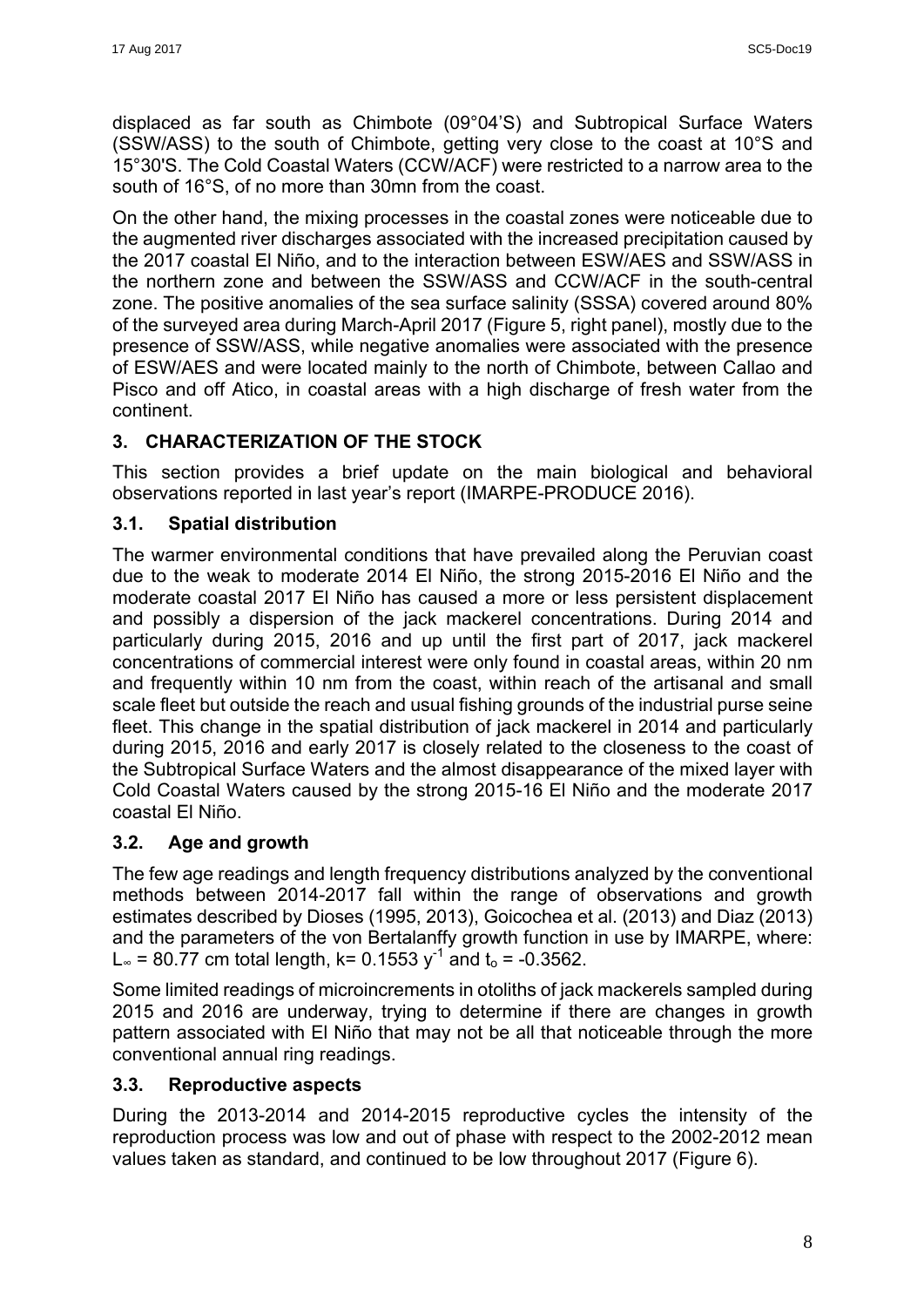

A לונס נA 16 כולם להם נולם הם 113 כולם נולם נולם נולם מנו Figure 6.- Monthly variability of the Gonadosomatic Index of jack mackerel in Peruvian jurisdictional waters. The dark line and markers represent the long-term monthly mean for the years 2002-2012 taken as the standard and the grey vertical lines their respective standard deviations. The red circles and broken lines are the actual observed monthly values from January 2010 to June 2017. Updated from Perea et al (2013)

#### **3.4. Trophic relationships**

The updated information on food content based on the work by Alegre *et al*. (2013, 2015) confirms jack mackerel as an opportunistic forager, with changes in their diet most likely indicating changes in their ecosystem (Konchina, 1981; Muck and Sanchez, 1987; Alegre *et al*., 2015). There is a great diversity of preys in the diet of jack mackerel off Peru. Reportedly it forages on a large variety of taxa (60+ prey taxa), although during most of the last 45 years there has bee a clear predominance of euphausids (Figure 7). The stronger dominance of euphausids in the diet of jack mackerel was observed during the warmer period of 1973 to 2000, while a more diversified diet is observed during the more recent slightly colder period of 2001 to 2014. During these slightly colder years euphausids continue to be an important



Figure 7.- Index of fullness (in %, vertical bars, top panel), sample size (solid lines, top panel) and proportion of preys (vertical bars, lower panel) in stomach content of jack mackerel *Trachurus murphyi* off Peru from 1973 to **2017 (January-June 2017 only). Updated from Alegre et al. (2013, 2015)**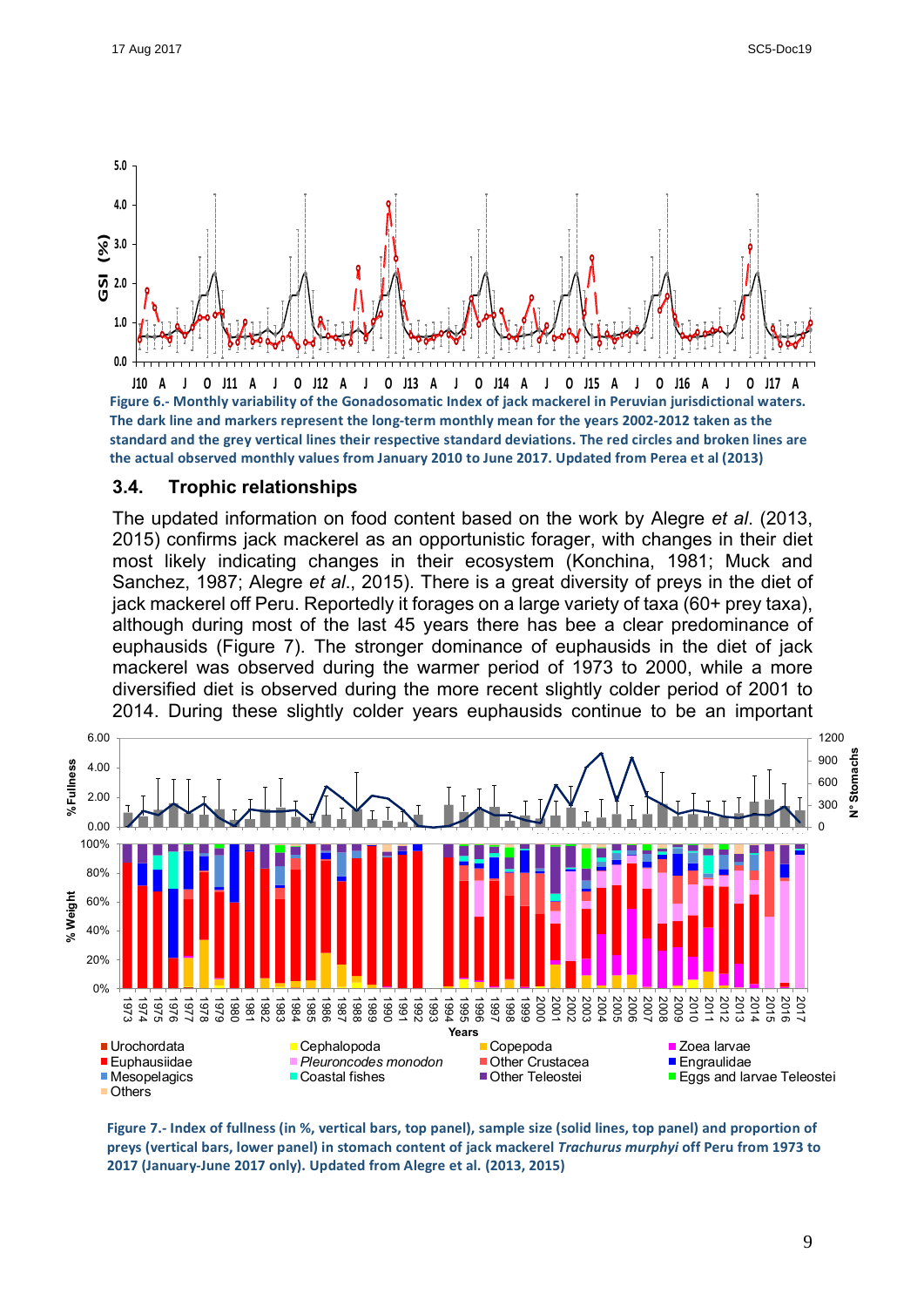component of the jack mackerel diet, although there has been an increased presence of other species, especially zoeas and squat lobster (*Pleuroncodes monodon*). With *P. monodon* becoming the dominant component of the jack mackerel diet during the warmer years of 2015, 2016 and 2017, under the influence of the strong 2015-2016 El Niño and the moderate 2017 coastal El Niño.

The increase of *P. monodon* in the diet of jack mackerel since 2001 is consistent with the noticeable increase in the abundance of *P. monodon* observed off Peru since the late 1990s (Gutiérrez *et al*., 2008). While their clearer dominance since 2015 might also be associated with the proximity to the coast of the Subtropical Subsurface Waters (SSW/ASS) at 10°S and 15°30'S and of the Cold Coastal Waters (CCW/ACF) from 16°S to the south and the very coastal distribution of most of the catches and samples taken in 2015-2017.

## **4. DESCRIPTION OF THE FISHERY**

Due to lower catches of jack mackerel and the increase in catches of other species, as it occurred in 2015, in 2016 jack mackerel remain in the seventh position, being preceded (in order of importance by catch volumes) by: anchoveta (*Engraulis ringens*), jumbo squid (*Dosidicus gigas*), bonito (*Sarda chiliensis*), dolphinfish (*Coryphaena hippurus*), hake (*Merluccius gayi*) and chub mackerel (*Scomber japonicus*). Not much of a recovery in the ranking of catch volumes of jack mackerel is to be expected in 2017 due to the low catches of jack mackerel reported so far (updated to June 2017) and the observed increase in the catches of other species such as chub mackerel (*S. japonicus*) and bonito (*Sarda chiliensis*).

There are three types of fleets authorized to fish for jack mackerel in national waters: the industrial purse seine fleet (composed of 104 industrial purse seiners with a total hold capacity of 33,359 m<sup>3</sup>); the small-scale fleet (around 100 small vessels with an average hold capacity of  $12 \text{ m}^3$ ); and the artisanal fleet (around 500 boats with an average hold capacity of 8  $m^3$ ). The industrial purse seine fleet fishes for jack mackerel but also targets chub mackerel, bonito and other mid-size pelagics using similar searching strategies and the same 38 mm mesh-size purse-seines, but switches gear and adopts different search strategies to target anchoveta whenever this fishery is open. On the other hand, the small-scale and artisanal fleets are more flexible and opportunistic, and target indistinctly a large variety of species depending on their availability and market demand.

## **4.1 Catch trends**

As in 2015, catches of jack mackerel in 2016 and 2017 continue to be low (Figure 8) and this appears to be closely associated with the impacts of the recent El Niño. In particular, it is worth noting the noticeable decline in the jack mackerel landings during the peak of the 2017 coastal El Niño in February and March 2017 (Figure 9). Abundance indices were also very low in 2015 and particularly in 2016 and 2017.

The annual jack mackerel catch per unit effort (CPUE) index expressed as the catch (in tonnes) per TRB-trip of the average industrial purse seine vessel during January-April of each year between 2010 and 2017 is plotted in Figure 10 side by side with the observed anomalies of the sea surface temperature (SSTA) measured at IMARPE's coastal station in Callao (at 12°S) in the same months. The yearly fluctuations of these observed CPUE and SSTA indices may help in illustrating the impact of environmental factors on the annual catches of jack mackerel off Peru by noting that the highest CPUE values occur in 2011, 2012 and 2014, when large but not extreme negative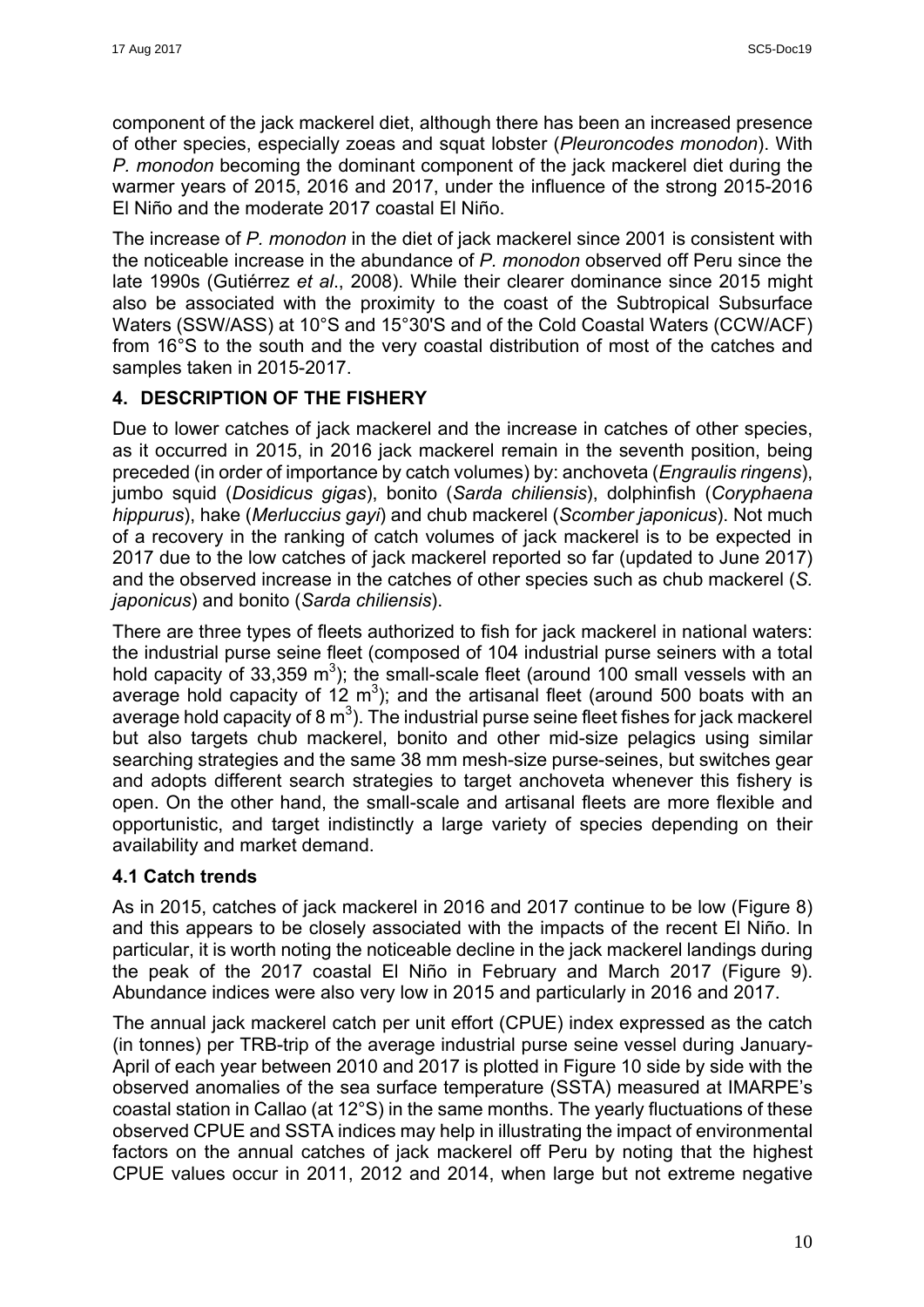SSTA values (between -0.3 and -1.5°C) were observed. While the lowest CPUEs occur with more extreme negative SSTA values (of -2.1°C) as in 2013, or with moderate to high positive SSTA values (between +0.2 and +1.8°C) as in 2010, 2015, 2016 and 2017 (Figure 10).



. Figure 8.- Annual landings of jack mackerel *T. murphyi* in Peru, years 1970-2017 (updated to June **2017)** 



Figure 9.- Monthly landings of jack mackerel T. murphyi in Peru between January 2016 and May 2017



Figure 10.- Annual CPUE index of jack mackerel *T. murphyi* in tonnes per TRB-trip of an average industrial purse seine vessel (dashed red line) and Sea Surface Temperature Anomaly (SSTA) in Callao (solid blue bars) **during January-April of each year between 2010 and 2016**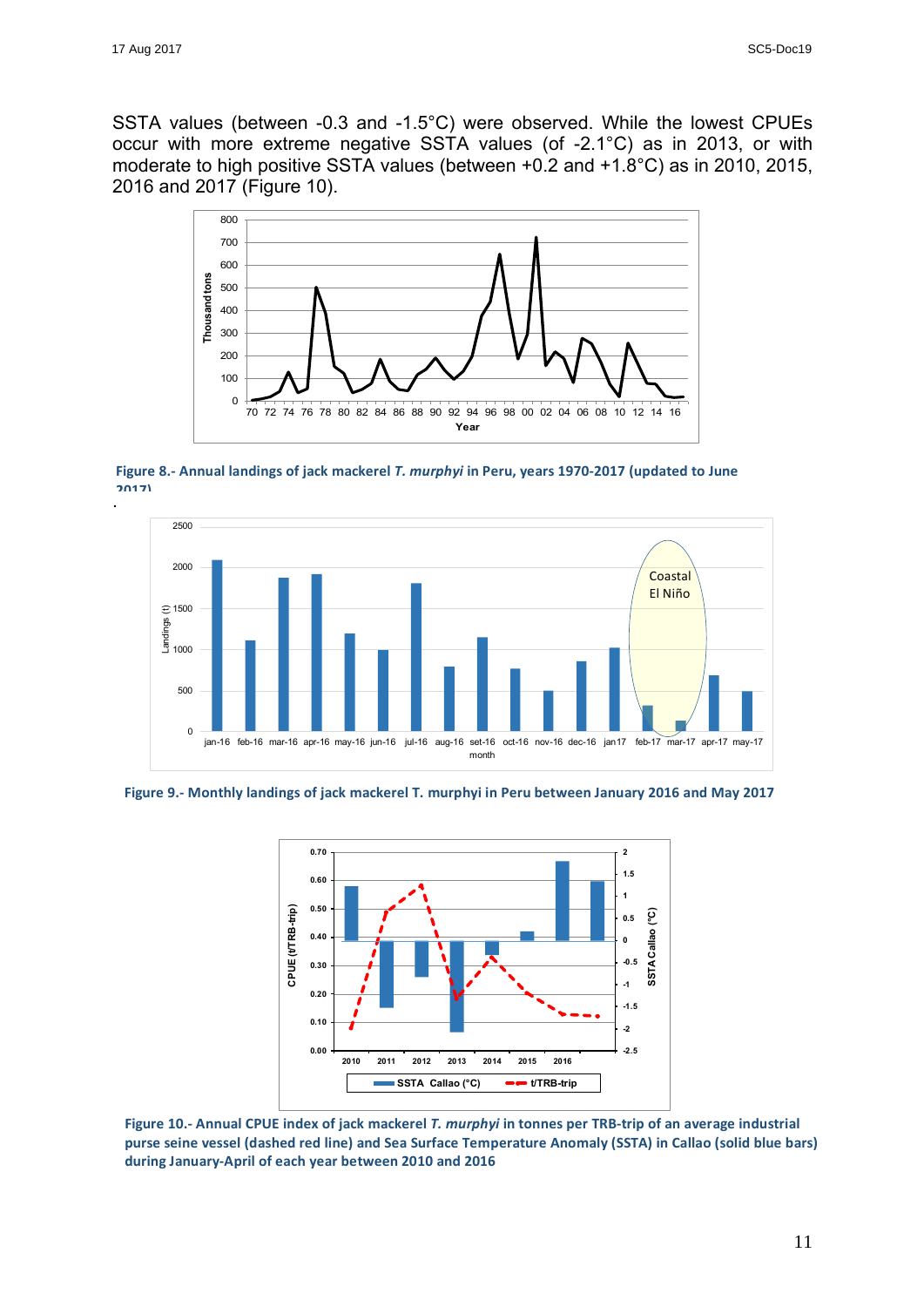

Figure 11.- Distribution of the jack mackerel (*Trachurus murphyi*) fishing areas in Peru, by month, from **January 2016 to June 2017**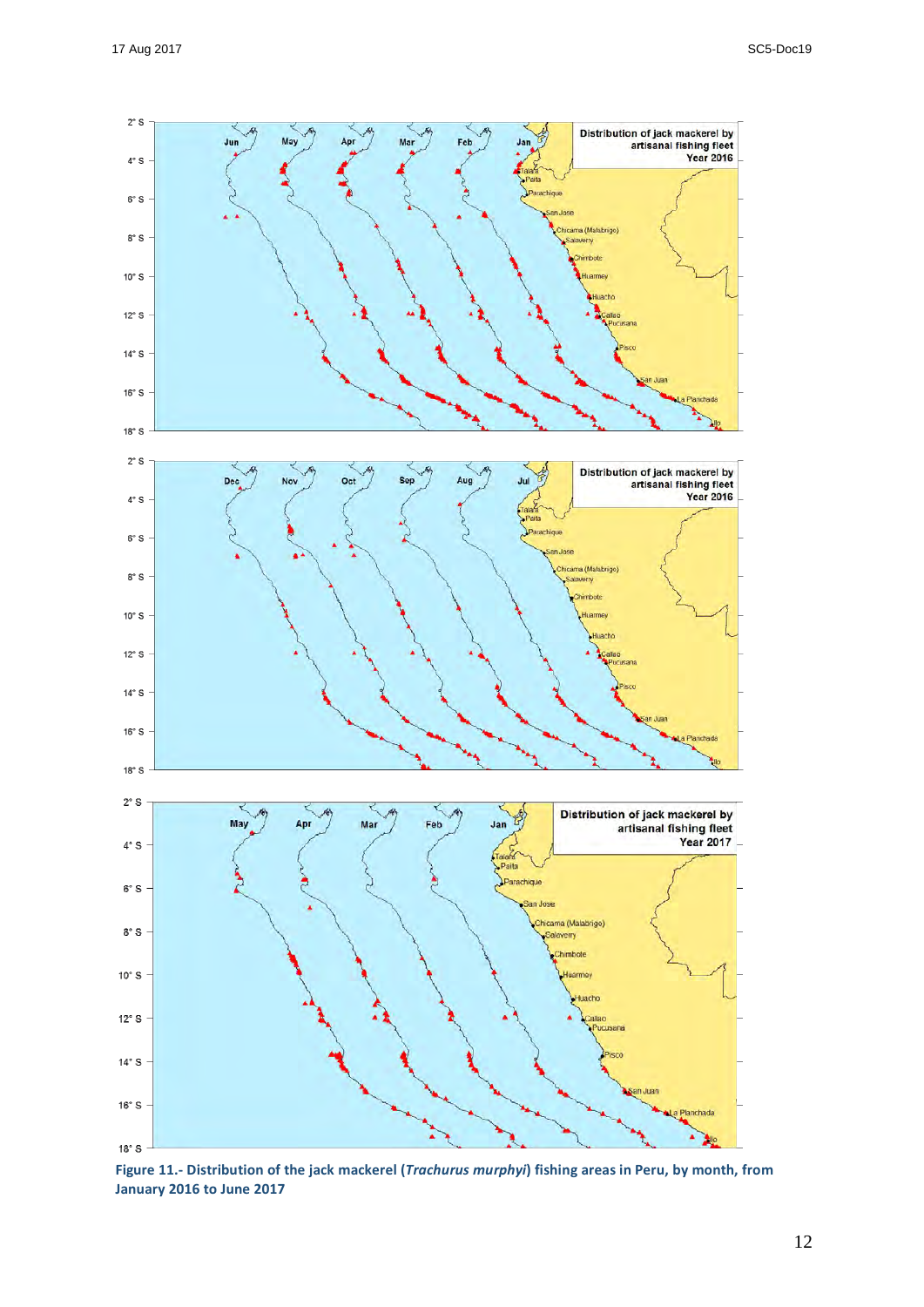The industrial purse seine fleet didn't target on and didn't report catches of jack mackerel during 2015, 2016 and 2017. This was mainly due to the scarcity of attractive enough concentrations of jack mackerel and the increased abundance and high availability of other species, in particular anchoveta and chub mackerel. So, all the catches of jack mackerel during 2015, 2016 and 2017 have been taken by the artisanal and the small-scale purse seine fleets.

Similarly to 2015, during 2016 and 2017 the fishing grounds for jack mackerel by the artisanal and small-scale purse seine fleets have had a very coastal geographical distribution (Figure 11). During January-December 2016 catches have been restricted to a narrow coastal band along the whole Peruvian coast, within 20 nm and in some cases only 10 nm from the coastline, mostly off Talara (04°35'S), Chancay (11°34'S) to Pucusana (12°25'S), Pisco (13°42'S), and Atico (16°14'S) to Ilo (17°39'S). During January-May 2017 the main fishing areas were also located very close to the coastline and due to the stronger impact of the coastal El Niño in the north, during January-March 2017 the jack mackerel fishing grounds were mostly restricted to the south of Callao (12°02'S) and to the south of Chimbote (09°04'S) during April and May 2017.

## **4.2 Size structure**

Several modal groups of jack mackerel were observed in the fishery between January and October 2016 with younger individuals in summer and fall, and a predominance of adults with modal lengths between 32 and 38 cm total length in winter and spring (Figure 12). During 2017, the size frequency distributions during summer (January-March) were dominated by larger adult fish between 34 and 38 cm total length, while smaller size-groups between 22 and 30 cm total length were observed in May.

## **5. STOCK ASSESSMENT**

This section provides a brief summary of the 2016 assessment of the Peruvian stock of jack mackerel (far-north stock) followed by a 2017 review and update.

## **5.1. 2016 assessment and 2017 TAC**

In December 2016 IMARPE updated the available 2016 jack mackerel assessment in order to advise to the Vice-Ministry of Fisheries on the most current situation of the stock and the estimated Total Allowable Catch (TAC) for 2017. This assessment was based on the latest version of the JJM model developed during the  $4<sup>th</sup>$  Meeting of the Scientific Committee held in The Hague, Kingdom of the Netherlands, in October 2016 (SPRFMO, 2016).

The stock size estimated in January  $1<sup>st</sup>$  2017 was projected to the end of the year under several exploitation scenarios, each one related to a TAC and to a relative reduction of the fishing effort. For each case, the fishing effort to be applied was estimated taking into account the risk that the biomass estimated at January 1<sup>st</sup> 2018 was lower than that estimated for 2017. For the estimation of TAC 2017, an F value equal to the average F of the last three years was considered. This resulted in an estimated TAC of 107 000 t and an F value of 0.045 with an estimated risk of 15.5% that the biomass projected to January  $1<sup>st</sup>$  2018 be lower than that estimated for 2017. On this it is noted that 2015 and 2016 may not the best years to be taken as a reference because this period was abnormal, heavily influenced by the effects of the recent strong 2015-16 El Niño causing lower jack mackerel concentrations and lower catches off Peru.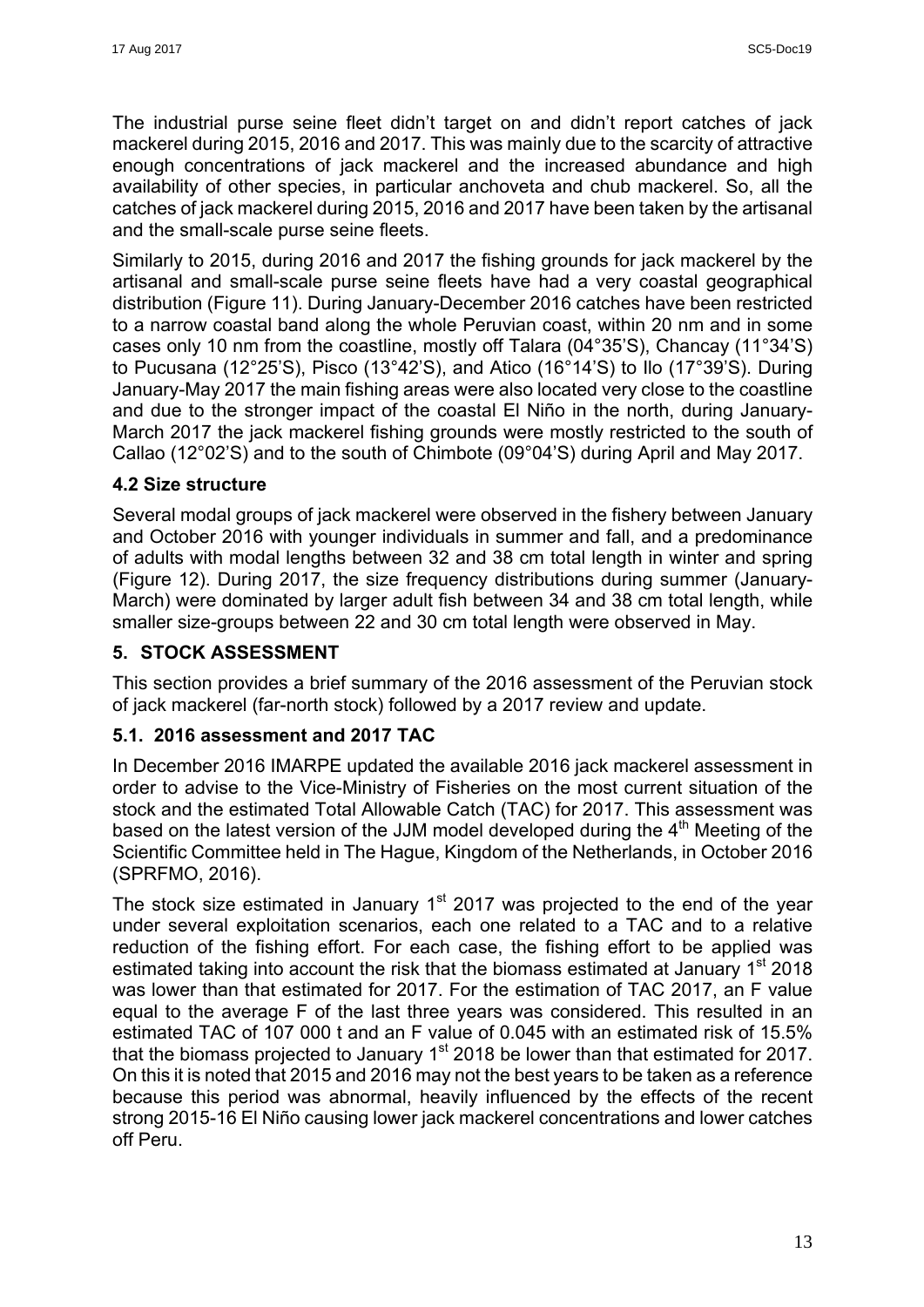

Figure 12.- Size frequency distribution of jack mackerel *Trachurus murphyi* caught in Peruvian jurisdictional waters by all fleets by month between January 2016 and May 2017

#### **5.2. 2017 assessment**

The main purpose of the 2017 assessment was to update the model with the most recent data and information up to June 2017, with the same configurations of the JJM of 2016. As noted below, this updated 2017 assessment produced very similar TAC estimates with higher risk, but with very similar F and biomass trends to those obtained in the 2016 assessment.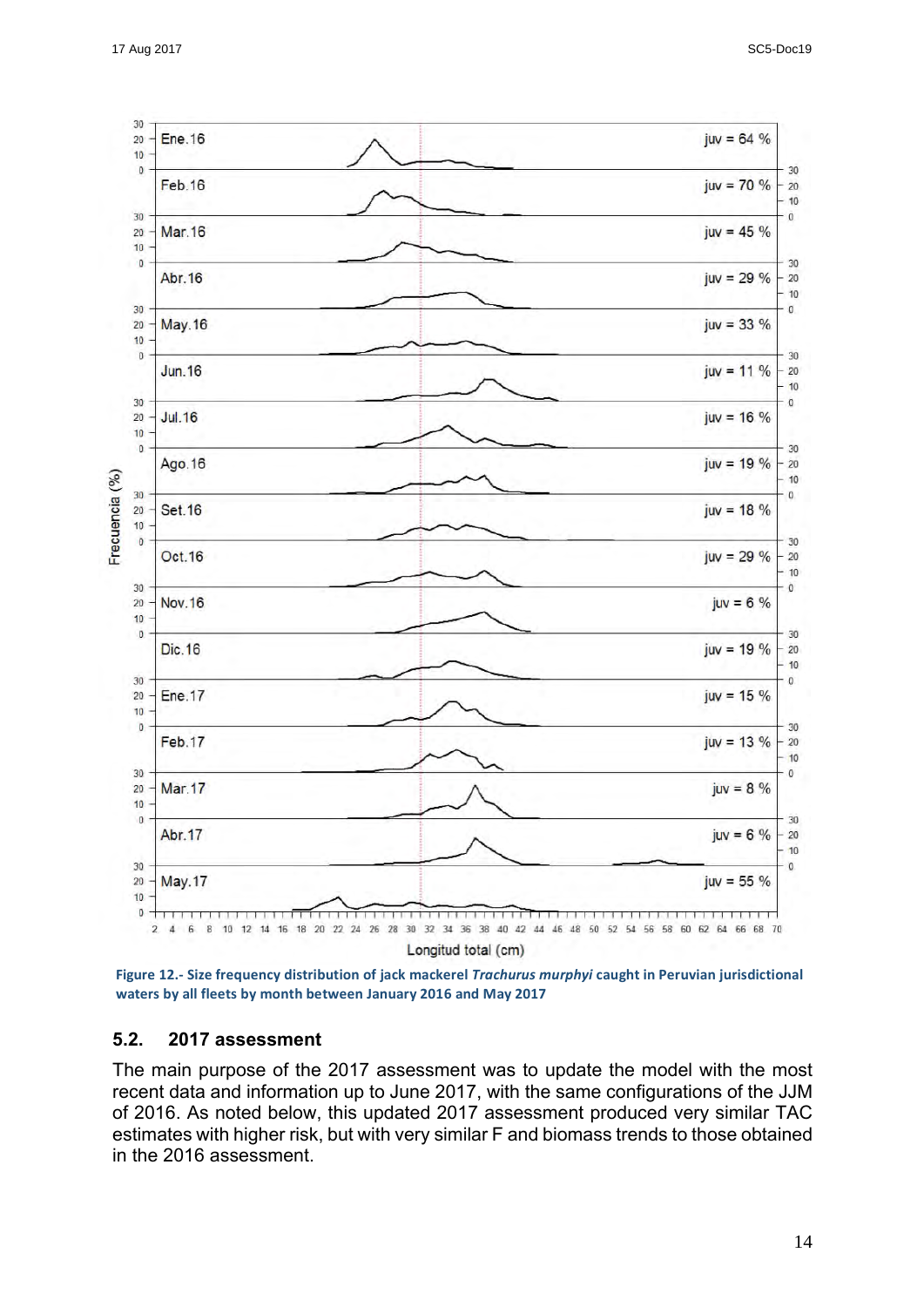## *5.2.1 Updated information used in the 2017 assessment*

Information about catch, catch at length, and catch at age was updated to 2017. The *echo-abundance,* selectivity and biological data (sexual maturity, age and growth, weight at age and M) was maintained unchanged with respect to the 2014 model since either the new information confirmed the validity of the parameters being used or there was no new estimates or data to be added.

The IMARPE´s Fisheries Monitoring System routinely collects catch and length composition data. Year length-frequency distributions were converted to ages using the age and growth parameters estimated by Dioses (2013). The CPUE index uses all the trips based on the observation that when the anchoveta fishing season is closed the industrial fleet aims indistinctly at catching jack mackerel *T. murphyi* and/or mackerel *S. japonicus* (and/or sardine *Sardinops sagax* and other mid-size pelagics if/when available) with no real preference for one or the other. GAM models were used for the standardization of CPUE, where time (year, month), space (latitude, offshore distance) and size of vessels (represented by the hold capacity) were used as explanatory variables.

As in the previous year, the *echo-abundance* used in the assessment was estimated as the mean value of all the Nautical Area Backscattering Coefficients  $(S_A)$  recorded during the acoustic surveys conducted by IMARPE since 1985. The use of the  $S_A$ coefficient is preferred to the acoustic biomass estimates in order to reduce potential sources of bias that might be introduced by using length frequency data collected during the acoustic surveys to estimate fish density in numbers (abundance) and weight (biomass).

The current records of echo-abundance of jack mackerel only provide estimates up to 2014, because the environmental conditions typical of the strong El Niño in 2015-2016 and the moderate coastal El Niño early in 2017, caused the anchoveta to be distributed very close to the coast and, therefore, the acoustic surveys that are primarily designed to survey the anchoveta stock were conducted much closer to the coast (within 60mn) where there is a reduced probability of finding the best concentrations of jack mackerel.

| <b>Type</b>         | <b>Data</b>       | <b>Details</b>                            |
|---------------------|-------------------|-------------------------------------------|
| From the fishery    | Catch             | $1970 - 2017$                             |
|                     | Catch-at-length   | $1980 - 2017$                             |
|                     | Catch-at-age      | $1980 - 2017$                             |
|                     | <b>CPUE</b>       | $2002 - 2014$                             |
|                     | Selectivity       | Dome shaped                               |
| Fishery independent | Echo-abundance    | $1985 - 2014$                             |
|                     | Selectivity       | Logistic                                  |
| <b>Biological</b>   | Growth parameters | k=0.165 $y^{-1}$ , L <sub>∞</sub> =80.4cm |
|                     | Natural mortality | $M = 0.33$                                |
|                     | Maturity at age   | First mat=2 $y$                           |
|                     | Weight at age     | From updated W-L<br>parameters            |

## **Table 1.- Data used in the 2017 assessment**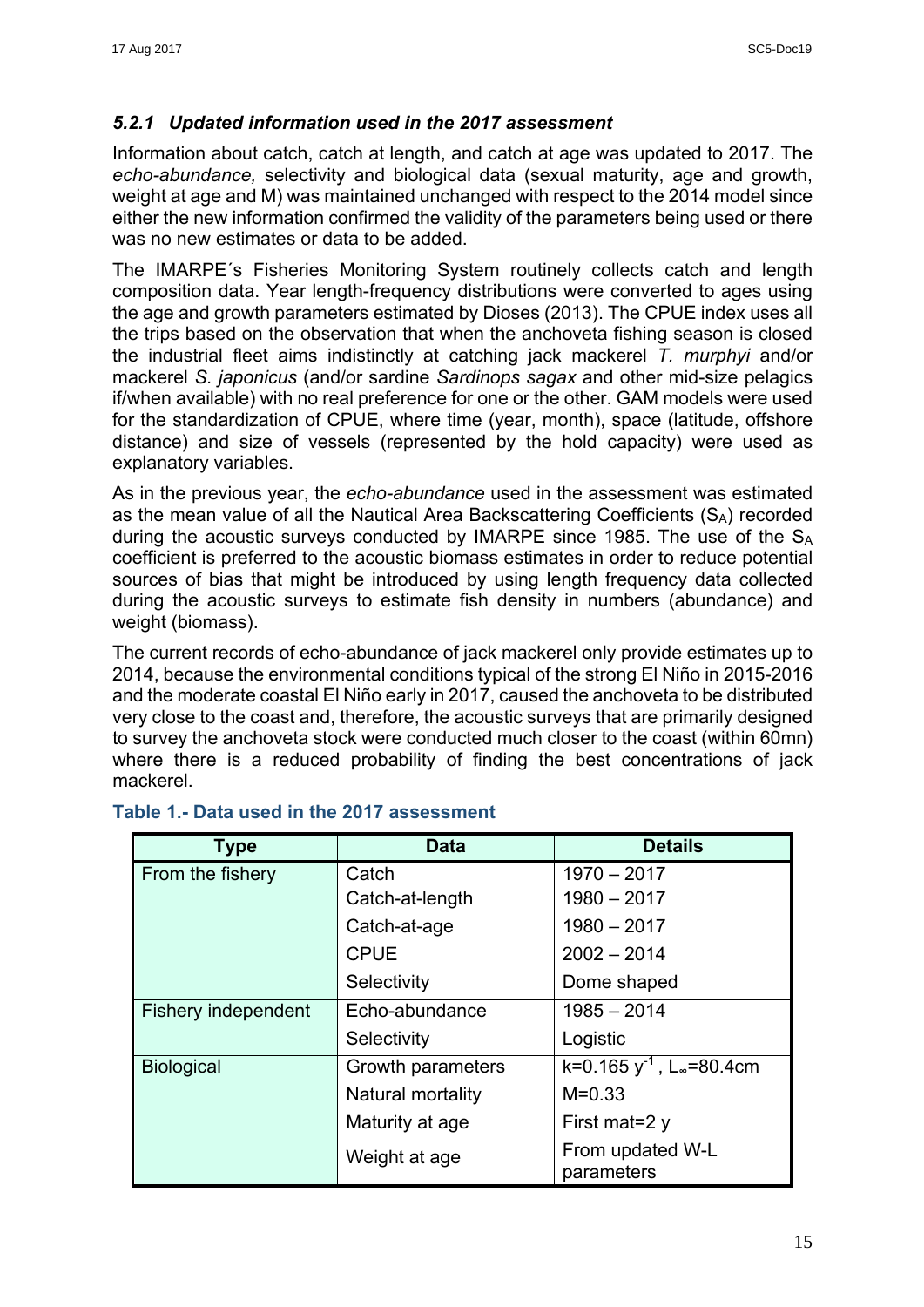Regarding to biological data, sexual maturity at age was estimated from a length based ogive using the information described in Perea *et al.* (2013) and Dioses (2013a). The weight at age matrix was estimated from the mid length at age, age and growth parameters and the length-weight relationship parameters estimated by year. More details are given in Table 1.

## *5.2.2 Joint Jack Mackerel model (JJM)*

The same configurations of the 2016 assessment were implemented in the 2017 assessment with the JJM model, trying to achieve the best representation of the population dynamics of the Peruvian (far-north) stock. The configurations used are presented in the Table 2.

**Table 2.- Model configurations implemented in the 2016 JJM assessment** 

| <b>Model</b>               | <b>Description</b>                                                                         |  |  |
|----------------------------|--------------------------------------------------------------------------------------------|--|--|
| Data update                |                                                                                            |  |  |
| 0.0                        | - As 2016 configuration and data                                                           |  |  |
|                            | - Indices: echo-abundance (cv=0.2) and CPUE (cv=0.2)                                       |  |  |
|                            | - Stock-recruitment relationship: recruits from 1970 to 2012 to scale,<br>with two regimes |  |  |
| 0.1                        | As in model 0.0 but with updated catch and length composition to 2017                      |  |  |
| <b>Model configuration</b> |                                                                                            |  |  |
| 1.0                        | As in model 0.1                                                                            |  |  |
| 1.1                        | As in model 1.0 but steepness = $0.6$                                                      |  |  |
| 1.2                        | As in model 1.0 but steepness = $0.8$                                                      |  |  |

The addition of updated information, either age compositions or catches (group 0 models), did not result in a substantial change in the overall trend of the total biomass, being almost the same. Two periods with marked contrast of productivity were still observed, the first one with very high biomass during the 1980s and 1990s, and the second one with lower biomass since 2000 (Figure 13a). Similarly, the mean value of fishing mortality estimated for years between 1970 and 2016 was very similar for the two configurations, as well as their distributions (Figure 13b).

The group 1 models were used to analyze the sensibility of the recruitment parameters, through the *steepness*. The trends in biomass (Figure 13c) were very similar in the various configurations, while configuration 1.2 was the one that produced lower values of biomass and therefore the highest values of fishing mortality (Figure 13d).

The outputs of the final configuration shows that the general trends in this 2017 assessment are very similar to those in the 2016 assessment. The history and current situation of the unfished biomass, total biomass and annual fishing mortality of the Peruvian (far-north) stock are presented in the top three panels in Figure 14 and those of the stock and recruitment are presented in the lower panel in the same figure. As can be noted, the stock would have passed through two stages of productivity, with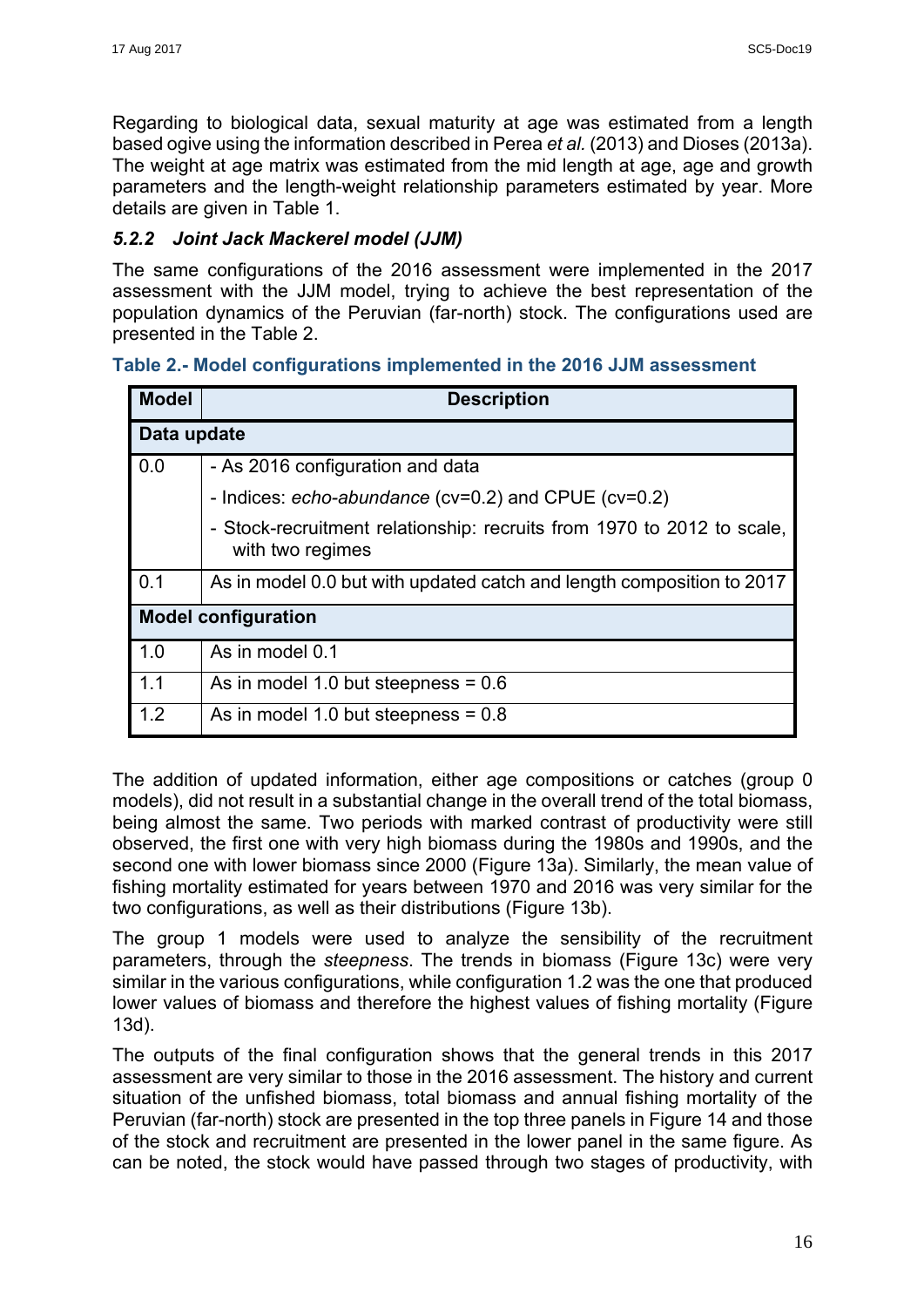



high levels of total biomass during the 1990s and low levels at present. These two stages have been represented by two stock-recruitment regimes (Figure 14, lower panel). With one high productivity regime from 1970 to 1996 and a lower productivity regime from 2001 to 2012. The period 1997-2000 was not taken into account due to the high variability observed for those years, mainly induced by the 1997-1988 El Niño and probable instability caused by the regime change itself.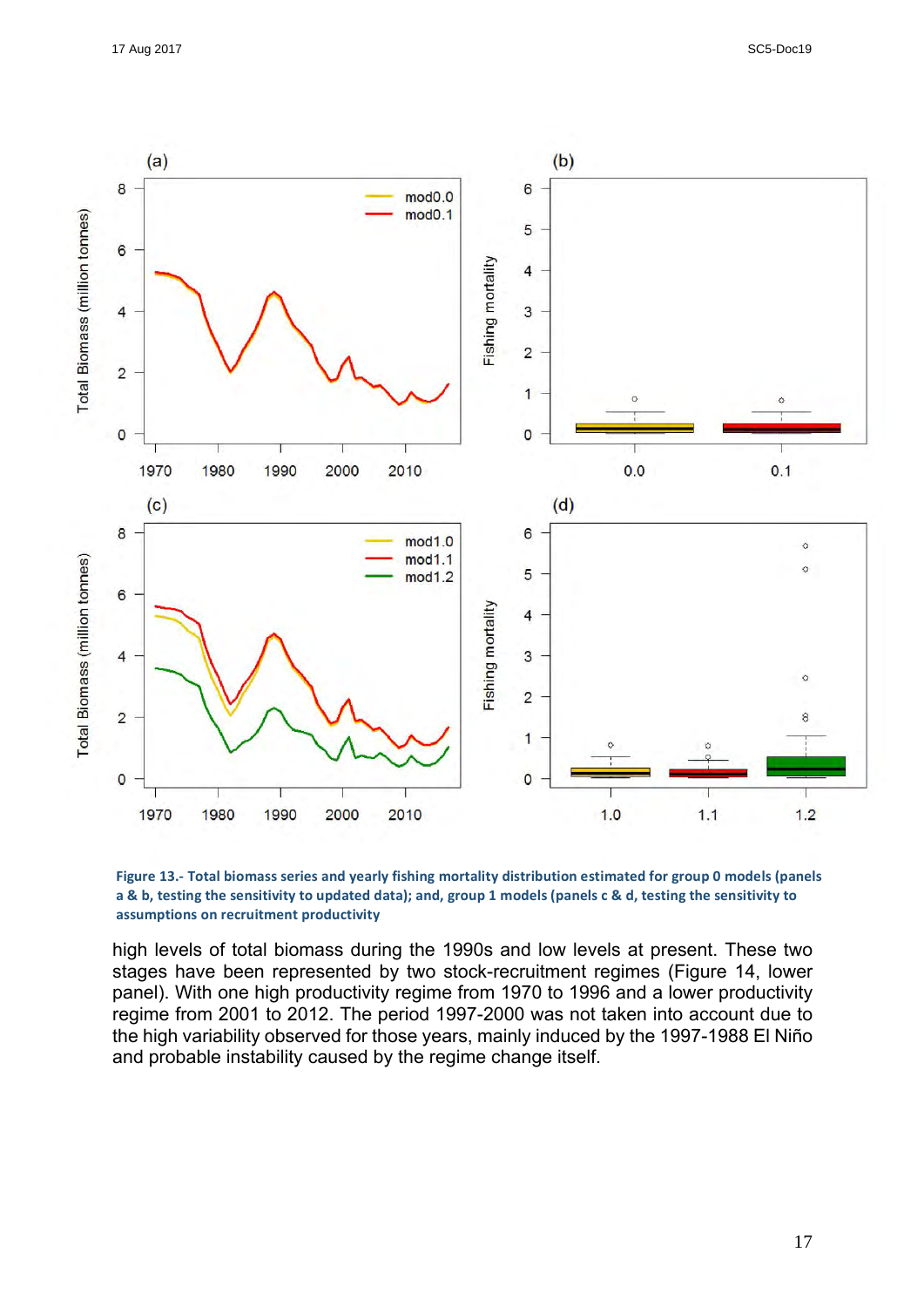

Figure 14.- Outputs of the final configuration of the JJM showing the history and current situation of the Peruvian (far-north) stock of jack mackerel *Trachurus murphyi*. Unfished biomass, total biomass and fishing mortality are presented at the top panels. The stock-recruitment relationship showing two regimes is **presented in the lower panel** 

#### **6. BIBLIOGRAPHIC REFERENCES**

- Alegre, A., Espinoza, P., Espino, M., 2013. Ecología trófica del jurel *Trachurus murphyi* en el Perú entre 1977 – 2011. Revista Peruana de Biología 20, 75–82.
- Alegre, A., Bertrand A., Espino M., Espinoza P., Dioses T., Ñiquen M., Navarro I., Simier M., Ménard F. 2015. Diet diversity of jack and chub mackerels and ecosystem changes in the northern Humboldt Current system: A long-term study. Progress in Oceanography 137: 299–313.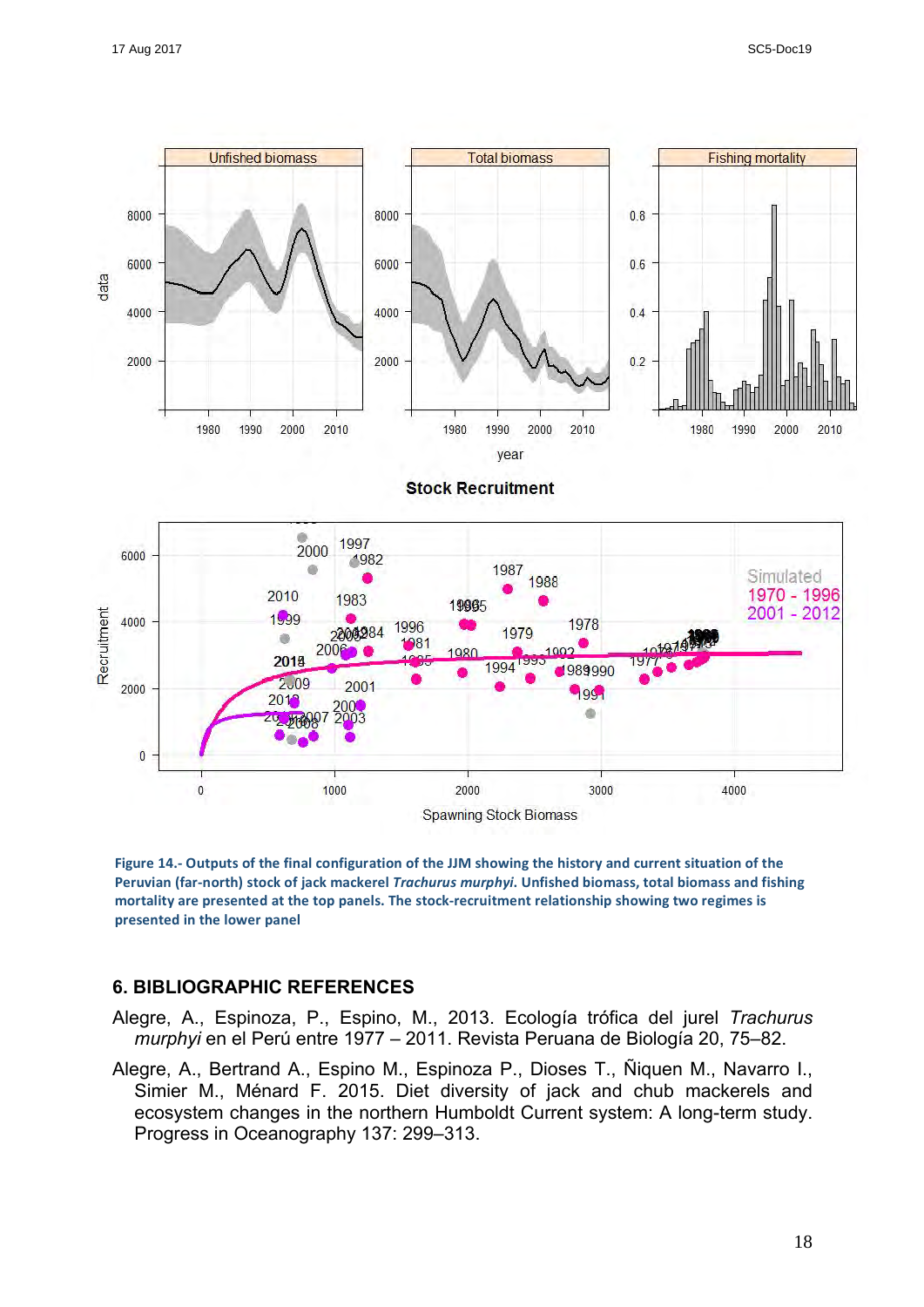- Csirke, J., R. Guevara-Carrasco & M. Espino (eds). 2013. Ecology, fishery and conservation of Jack mackerel (*Trachurus murphyi*) in Peru. Rev. peru. biol., special issue (published in Spanish with titles, abstracts and captions in English), 20 (1): 001-114
- Gutiérrez, M., Ramírez, A., Bertrand, S., Morón, O., Bertrand, A., 2008. Ecological niches and areas of overlap of the squat lobster 'munida' (*Pleuroncodes monodon*) and anchoveta (*Engraulis ringens*) off Peru. Progress in Oceanography 79, 256- 263.
- IMARPE-PRODUCE. 2012. National report on the situation of the Peruvian stock of Jack mackerel (northern stock) and the Peruvian fishery in national jurisdictional waters. Peru 2nd National Report 2012. 11th Meeting of the Science Working Group of the SPRFMO, Lima, Peru, 15-19 October 2012. Doc. SPRFMO SWG-11-08a: 65p.
- IMARPE-PRODUCE, 2012a. Characteristics of the Peruvian stock (northern stock) of Jack mackerel (*Trachurus murphyi*) in the Southeast Pacific and notes on the scientific basis for its differentiation. 11th Meeting of the Science Working Group of the SPRFMO, Lima, Peru, 15-19 October 2012. Doc. SPRFMO SWG-11-JM-03: 27p
- IMARPE-PRODUCE. 2013. National report on the situation of the Peruvian stock of Jack mackerel (far-north stock) and the Peruvian fishery in national jurisdictional waters. Peru National Report No 2. 1st Meeting of the SPRFMO Scientific Committee, La Jolla, Ca., U.S.A., 21-27 October 2013. Doc. SPRFMO SC-01-13: 31p
- IMARPE-PRODUCE. 2014. National report on the situation of the Peruvian stock of Jack mackerel (far-north stock) and the Peruvian fishery in national jurisdictional waters. Peru National Report No 2. 2<sup>nd</sup> Meeting of the SPRFMO Scientific Committee, Honolulu, Hawaii, U.S.A., 01-07 October 2014. Doc. SPRFMO SC-02-17: 40p
- IMARPE-PRODUCE. 2015. National report on the situation of the Peruvian stock of Jack mackerel (far-north stock) and the Peruvian fishery in national jurisdictional waters. Peru National Report No 2. 3<sup>rd</sup> Meeting of the SPRFMO Scientific Committee, Port Vila, Vanuatu, U.S.A., 28 September - 03 October 2015. Doc. SPRFMO SC-03-19: 21p
- IMARPE-PRODUCE. 2016. National report on the situation of the Peruvian stock of Jack mackerel (far-north stock) and the Peruvian fishery in national jurisdictional waters. Peru National Report No 2. 4<sup>th</sup> Meeting of the SPRFMO Scientific Committee, The Hague, Netherlands, 10-15 October 2016. Doc. SPRFMO SC-04-09: 23p
- Konchina, Y., 1981. The Peruvian jack mackerel, *Trachurus symmetricus murphyi*, a facultative predator in the coastal upwelling ecosystem. Journal of Ichthyology 21, 46–59.
- Muck, P. & Sánchez, G., 1987. The importance of mackerel and horse mackerel predation for the Peruvian anchoveta stock (a population and feeding model). In: Pauly, D. Tsukayama I. (Eds.). The Peruvian Anchoveta and Its Upwelling Ecosystem: Three Decades of Change. ICLARM Studies and Reviews (15), pp. 276-293.